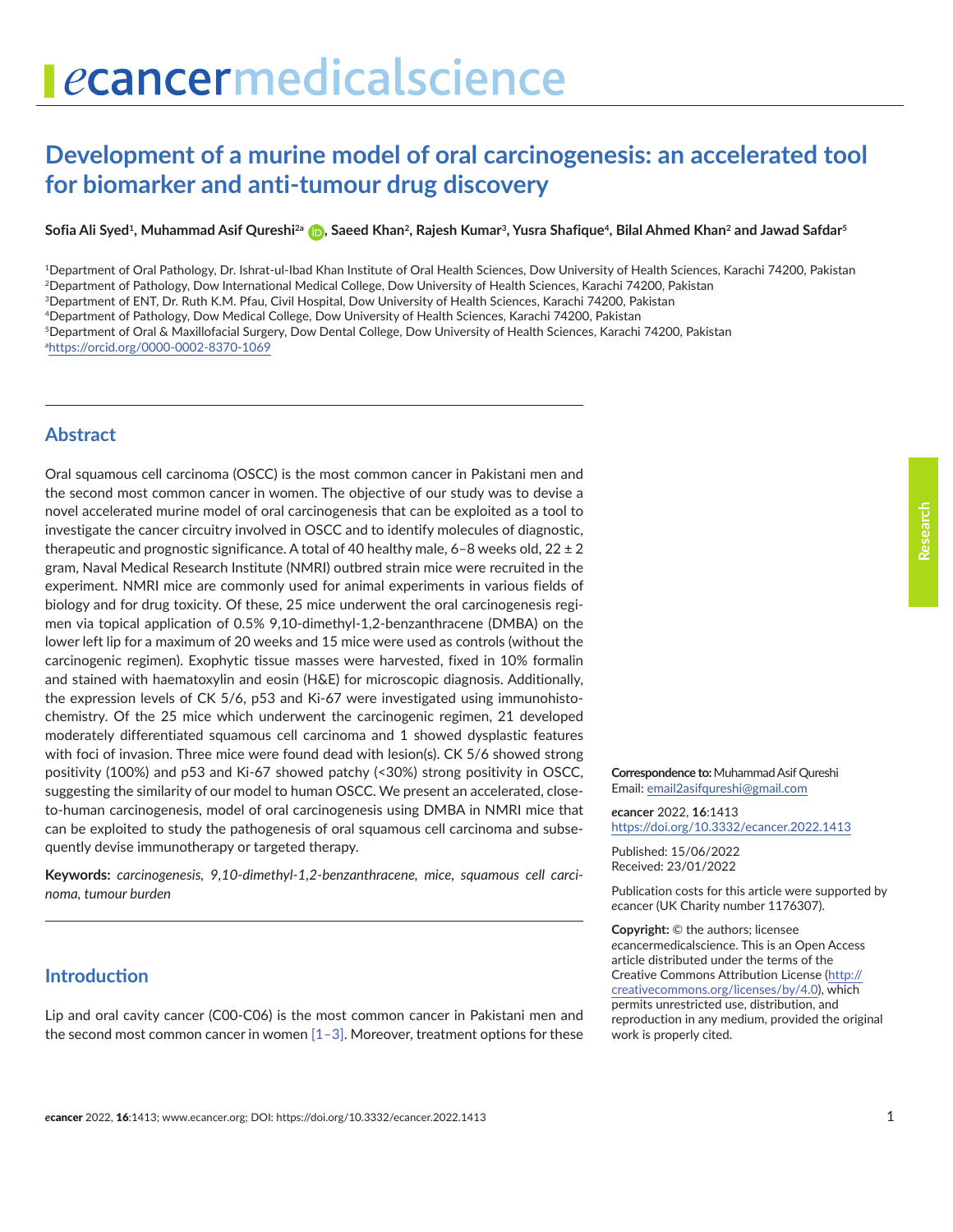tumours are largely limited to conventional surgical, chemo/radiotherapeutic (cisplatin, fluorouracil) regimens. Despite a major tumour burden in Pakistan, this tumour type is under-researched in the country [\[4\].](#page-7-0)

Oral carcinogenesis involves the accumulation of various genetic aberrations, including DNA mutation, epigenetic changes (DNA methylation) and chromosomal aberrations. More recently, *NOTCH1, PIK3CA, AKT, PTEN* and *TRIM21* genomic changes have been identified as actionable genetic changes in oral cancers [\[5–7\]](#page-8-0). While chemotherapeutic regimens (cisplatin with or without fluorouracil and docetaxel) are most commonly used for the treatment of oral squamous cell carcinoma (OSCC), patients with prolonged chemotherapy develop a relapse due to chemoresistance [\[8\].](#page-8-0) Therefore, in order to identify relevant markers for early tumour detection and their response to chemotherapy and prognostic outcomes, it is highly relevant to undertake extensive research on this tumour type.

Diagnostic and therapeutic biomolecules can be investigated *in vivo* as well as *in vitro*. *In-vivo* models resemble more closely the complex biological environment and therefore are the mainstay of preclinical trials. For oral carcinogenesis, various murine models have been described and reviewed earlier, such as the 4-nitroquinolone 1-oxide (4NQO) model, the 9,10-dimethyl-1,2-benzanthracene (DMBA)-induced hamster cheek-pouch carcinogenesis model and the genetically modified mouse models of oral squamous cell carcinoma [\[9\]](#page-8-0). However, oral carcinogenesis models described in the literature did not objectively look into the number of days taken for mice to develop tumour(s). Moreover, the majority of the studies were performed using hamsters and rats. There is no anatomic counterpart of the buccal pouch in humans. Moreover, the buccal pouch epithelium is thinner in hamsters compared to mice and humans [\[10\].](#page-8-0) It, therefore, becomes highly relevant to modulate/ tweak the existing carcinogenic regimens to develop/establish a novel close-to-human cancer murine model of accelerated oral carcinogenesis with high penetrance and replicability.

In the study presented herein, we describe an accelerated close-to-human cancer murine model of oral carcinogenesis that can be exploited not only to understand the mechanisms involved in oral carcinogenesis but also to investigate various molecular players of diagnostic, prognostic and therapeutic significance.

#### **Methods**

A total of 40 healthy immunocompetent males, 6–8 weeks old, 22 ± 2 gram, NMRI outbred strain of laboratory mice were purchased from the Department of Animal Sciences, Dow University of Health Sciences (DUHS). All mice (5 mice/cage) were transferred to the animal testing facility and were given a week's acclimatisation to the facility with 26 ± 2°C temperature, 55% humidity and 12-hour light/dark cycles with food and water *ad libitum*. Mice were housed in standard murine cages and with standardised bedding, food and water supply. Bedding was changed either weekly or as required. Of the 40 mice, a total of 25 were subjected to the accelerated carcinogenic regimen, while 15 mice were used as controls. The study was approved by the Institutional Ethical Review Board for Animal Research and Ethics (Ref# AR.IRB-013/ DUHS/Approval/2018/020). All animal experiments were performed at the animal testing facility of DUHS under the supervision of internationally licensed personnel trained and licensed as per the Animals (Scientific Procedures) Act 1986.

The induction of oral carcinogenesis was performed as previously published [\[11\]](#page-8-0). Briefly, oral carcinogenesis was induced in the lower left lip of the mice via topical application of 0.5% 9,10-dimethyl-1,2-benzanthracene (DMBA; Sigma-Aldrich). The 0.5% DMBA solution was prepared by diluting 100 mg of DMBA in 20 ml of acetone at room temperature. The DMBA application was performed twice every alternate day on the lower left side of the lip with a sable brush (no. 0) for a maximum 20 weeks. The mice were inspected daily. Additionally, the weights of the mice were recorded weekly. The mice were culled if any evidence of sickness was found or if the study end point was reached, whichever was earlier.

The collected tissues were fixed in 10% formalin, followed by tissue processing in an automated tissue processor, tissue embedding in paraffin wax moulds/blocks and sectioning at 4 µm thickness. Tissue sections were subsequently stained with haematoxylin and eosin (H&E). All slides were examined and analysed under a light microscope (Motic, BA310E; USA) by a consultant histopathologist (blinded for the samples) for identification of tumour cells. Images were captured using a camera (Motic Images Plus 3.0v; USA).

Expressions of cytokeratin (CK) 5/6, p53 and Ki67 were investigated using horseradish peroxidase (HRP, Dako) immunohistochemistry. Briefly, paraffin-embedded tissue sections were cut at 4 µm thickness using microtome. The sections were placed on pre-coated slides and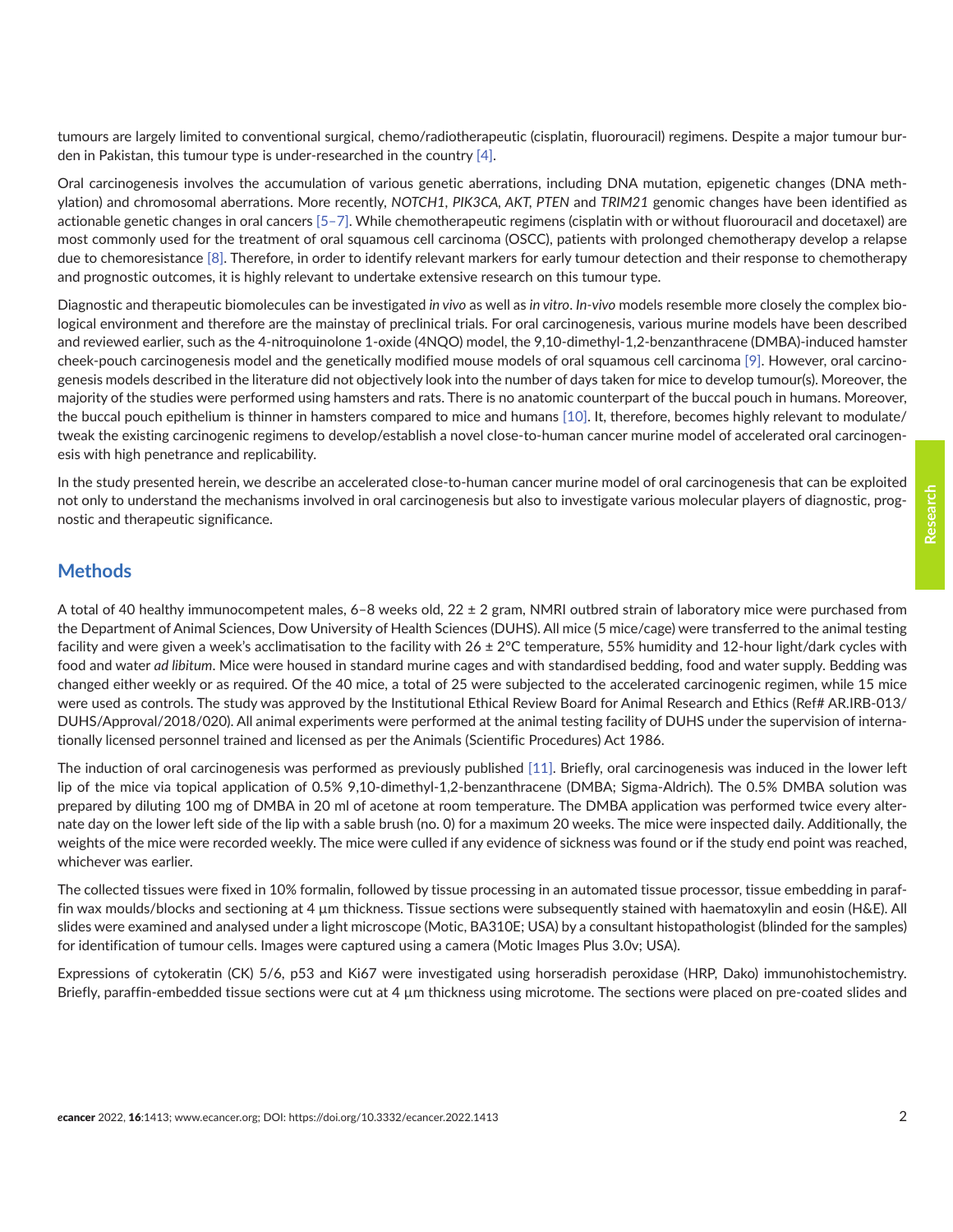incubated in a hot air oven at 80°C for 40 minutes. For antigen retrieval, slides were placed in a heat-induced epitope retrieval Dako PT Link containing target retrieval solution (pH 9) with low (65°C) to high temperature (97°C) for 20 minutes, followed by cooling at 65°C and rinsing with phosphate buffered saline (PBS) thrice at pH 7.4. Slides were then placed in a humidity chamber and incubated with mouse monoclonal primary antibodies against CK 5/6 (D5/16 Dako, Denmark), p53 (DO-7 Dako, Denmark) and Ki-67 (MIB-1 Dako, Denmark) for 30 minutes at room temperature, followed by rinsing with PBS thrice. Subsequently, slides were incubated with HRP for 30 minutes at room temperature. After washing with PBS thrice, slides were treated with ready to use (RTU) chromogen/substrate (1:20) for 5 minutes, followed by washing with distilled water. Finally, the slides were counterstained with haematoxylin for 1 minute, washed with distilled water, dried and mounted. Positive control was performed with human OSCC, appendix and ovarian carcinoma for CK 5/6, Ki 67 and p53, respectively. The slides were examined under a light microscope and evaluated by a histopathologist. Images were captured using a camera (Nikon; eclipse-80i; Japan). The expression of CK 5/6 was analysed in the cytoplasm and p53 and Ki-67 were analysed in the nucleus [\[12–14\]](#page-8-0). The expressions were evaluated by determining the percentages of positively stained cells (brown in colour) in 1,000 cells (magnification, x400) with staining intensity graded as 0 (negative), 1 (weak), 2 (moderate) and 3 (strong). Ki-67 and p53 positive cells were scored in percentages as 1 (<30%), 2 (30–60%), 3 (>60%) and CK 5/6 as 1%–10%, 11%–50% and more than 50%.

Data were entered and analysed using GraphPad Prism version 9.3 (GraphPad software, San Diego, CA, USA) by log-rank test. *p*-value ≤ 0.05 was considered statistically significant.

#### **Results**

#### *Macroscopic changes*

In all mice undergoing the carcinogenic regimen, the earliest macroscopic changes were observed after 2 weeks of DMBA administration. These included hair loss in the cutaneous part of the lower lip, followed by the appearance of ulcerative or exophytic lesions at different weeks post-DMBA administration. All the 25 mice (100%) which underwent the accelerated carcinogenic regimen developed tumours/ lesions. The earliest lesion was observed on day 33, while the highest number of days taken for development of a lesion was 126. The average number of days taken by our mice to develop lesion was 84.56 days. Controls that were not administered DMBA did not show any morphological changes throughout the course of study ([Figure 1](#page-3-0)).

#### *Tumour burden*

The overall average tumour burden was 4.64 lesions/mouse. The minimum number of lesions recorded in a mouse was 1 and the maximum number of lesions recorded was 13. For further analyses, lesions were divided into small, medium and large categories with ≤2 mm, 2.1–4 mm and >4 mm in diameter, respectively [\(Table 1](#page-4-0)).

At all times, a digital Vernier Caliper was used to measure the size of the lesions in two dimensions (length × width) in millimetres. Overall, the small category was the most commonly recorded lesion type. The smallest lesion was 0.87 mm in size, while the largest recorded lesion was 10 mm in diameter.

#### *Histopathological analysis*

Of the 25 mice, a total of 3 were found dead on day 120, day 135 and day 137, respectively. Since these mice were found dead, their tissues were not histopathologically analysed. Nevertheless, tissues from these dead mice were morphologically evident as carcinomas. Tissues collected from the remaining 22 mice were investigated for microscopic analysis using haematoxylin and eosin (H&E) staining. Of the 22 tissues investigated, 21 were moderately differentiated OSCC and 1 showed only dysplastic features, which was characterised by full dysplastic epithelium with foci of invasion, as shown in [Figure 2](#page-5-0).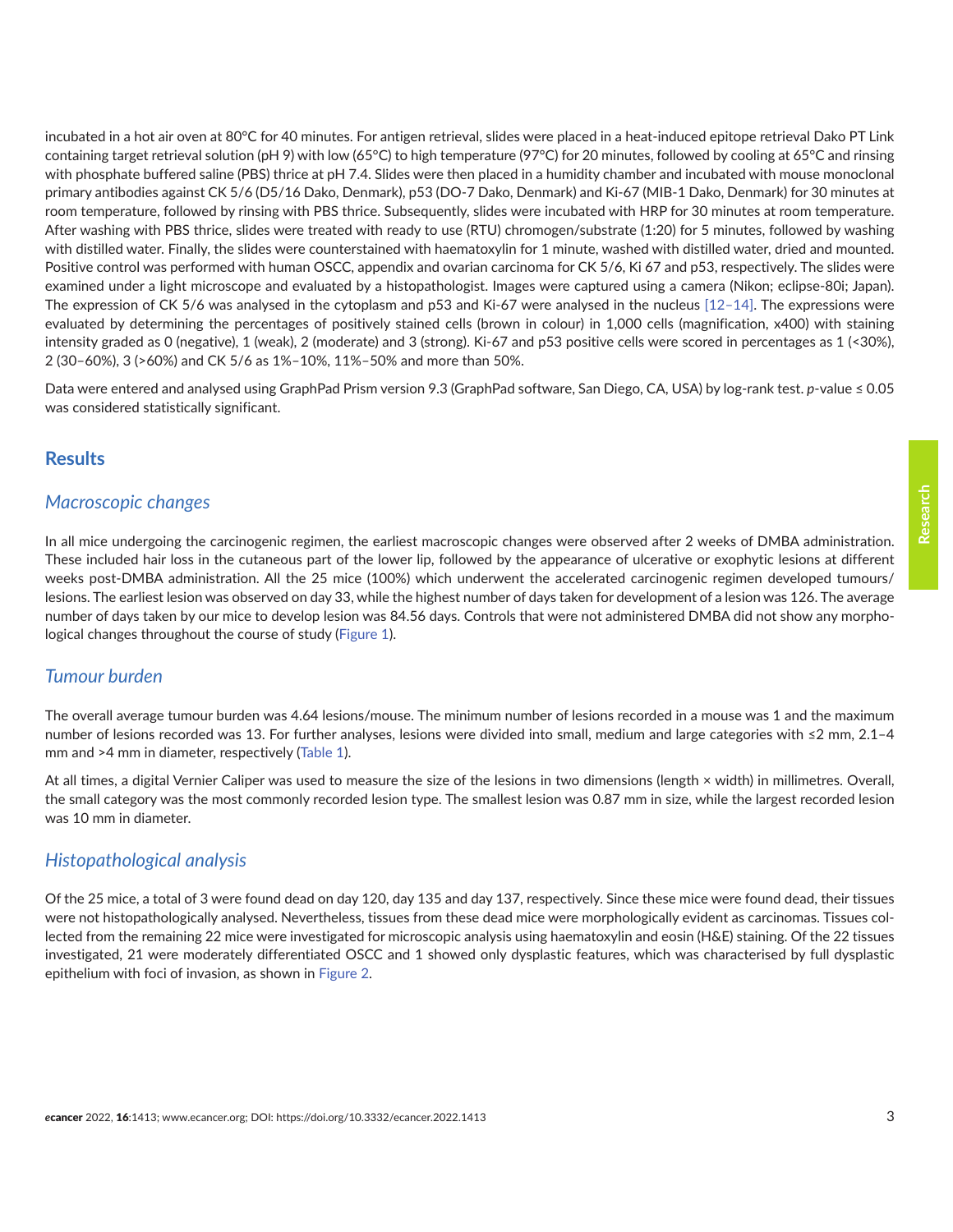<span id="page-3-0"></span>

**Research**

**Figure 1. Graphical representation of DMBA-treated and control mice. (A): Number of days taken to develop lesions in the control and DMBA-treated mice. (B): Quantification of grossly visible tumours in DMBA-treated mice. \****p***-value ≤ 0.05.**

#### *Immunohistochemical analysis*

In order to confirm the epithelial origin of tumours, we investigated the expression of CK5/6 in murine tumours. Our data showed a significant expression of CK 5/6 in tumour tissues indicating epithelial origin of tumours developed due to DMBA treatment. The proliferative status of tumours was investigated using antibodies against Ki-67; a strong positive Ki-67 expression in tumours suggests high proliferative potential. We also investigated the p53 expression in cancer tissues and controls. Our data suggest high p53 expression in tumour cells compared to the controls, as shown in [Figure 3](#page-6-0).

#### **Discussion**

Lip and oral cavity cancer is the second most common malignancy, with a 5-year prevalence of 14.78% and 9.1% mortality in Pakistan [\[1\].](#page-7-0) Recently, regional cancer registries reported a high burden of lip and oral cavity cancer in Karachi [\[2,3\]](#page-7-0). In Pakistan (South Central Asia), the majority of patients present in the late stages of cancer and despite treatment modalities, the overall 5-year survival rate is below 50% [\[15\].](#page-8-0)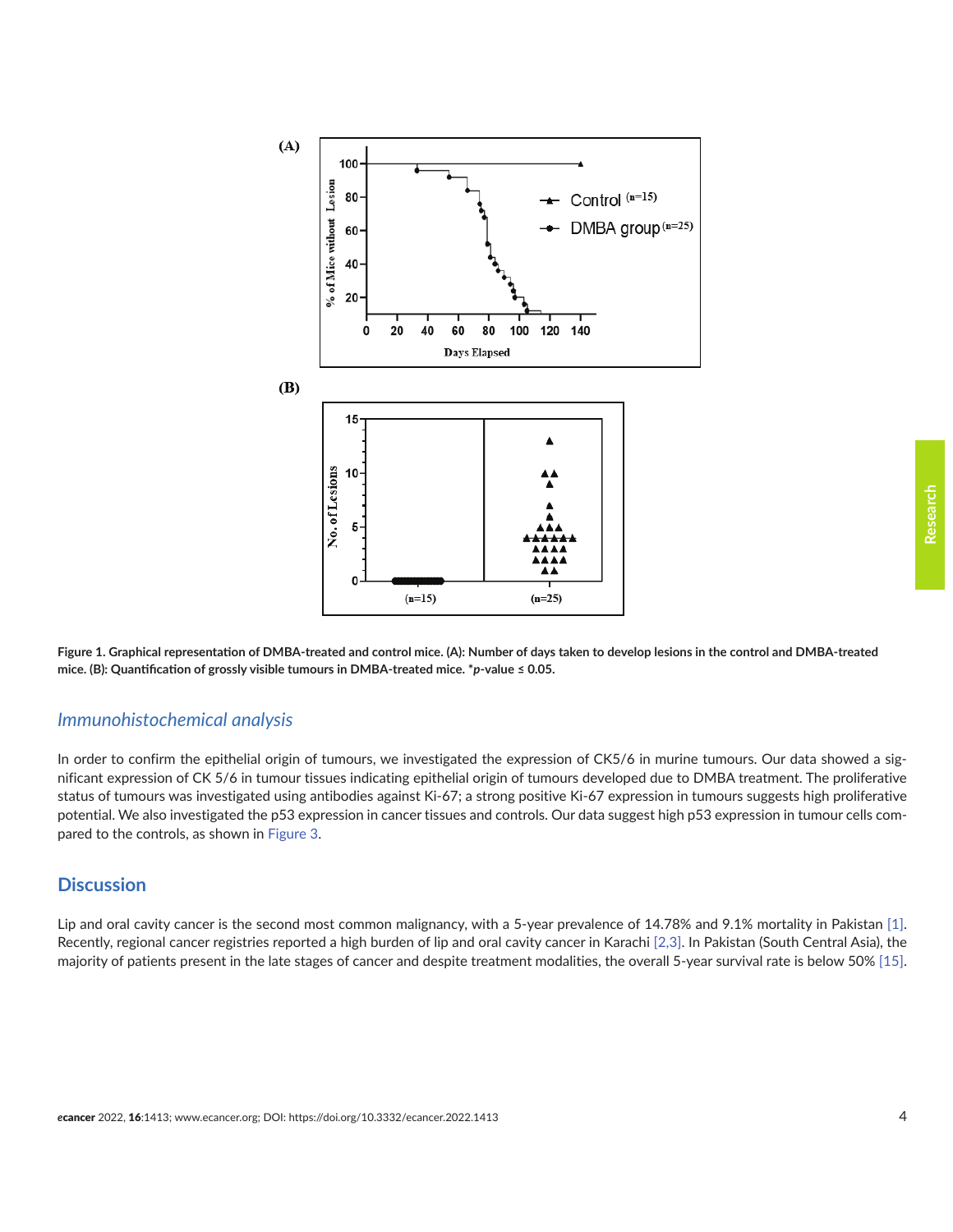<span id="page-4-0"></span>It is therefore highly relevant to develop a cancer model that can be exploited for diagnostic and therapeutic purposes. Histopathologically, the majority of lip and oral cavity cancers are OSCC [\[16\]](#page-8-0). Tobacco, whether smoked or chewed, is the major risk factor for OSCC [\[17\].](#page-8-0) Therefore, it is of prime significance to induce tumours using a carcinogen which is found in tobacco smoke. The compound DMBA is a polycyclic aromatic hydrocarbon present in smoked/chewed tobacco and is widely used to induce tumours [\[18,19\].](#page-8-0)

One of the major reasons for slow progression in oral cancer-related research could be the unavailability of appropriate tools to test various drugs *in vivo*. The available rodent models of oral carcinogenesis are time-consuming (32 weeks) and *in vitro* studies, on the other hand, have their own limitations in terms of cost, lack of histological nature and lack of heterogeneity of tumour [\[20,21\]](#page-8-0). It is therefore highly relevant to devise a novel *in vivo* model that does not only exhibit accelerated carcinogenesis but is also close to human oral carcinogenesis.

| Mouse no.      | Weight in<br>grams | <b>Small lesions</b><br>$≤2$ mm | Intermediate lesions<br>$2.1 - 4$ mm | Large lesions<br>$>4$ mm  | <b>Total lesions</b> |
|----------------|--------------------|---------------------------------|--------------------------------------|---------------------------|----------------------|
| $\mathbf{1}$   | $22 \pm 2$         | $\mathsf{O}\xspace$             | $\mathbf 1$                          | $\sqrt{2}$                | 3                    |
| $\overline{2}$ | $22 \pm 2$         | $\mathbf 0$                     | $\mathbf{1}$                         | $\mathbf{1}$              | 2                    |
| 3              | $22 \pm 2$         | $\mathsf{O}\xspace$             | $\overline{2}$                       | $\mathsf{O}\xspace$       | $\overline{2}$       |
| $\overline{4}$ | $22 \pm 2$         | $\mathsf{O}\xspace$             | $\mathsf{O}$                         | $\mathbf{1}$              | $\mathbf{1}$         |
| 5              | $22 \pm 2$         | $\mathbf 0$                     | $\mathsf{O}$                         | $\mathbf{1}$              | $\mathbf{1}$         |
| 6              | $22 \pm 2$         | $\mathbf 1$                     | $\mathbf 1$                          | $\sqrt{2}$                | $\overline{4}$       |
| $\overline{7}$ | $22 \pm 2$         | $\mathbf 1$                     | $1\,$                                | $\mathsf{O}\xspace$       | $\overline{2}$       |
| 8              | $22 \pm 2$         | $\overline{4}$                  | $\overline{2}$                       | $1\,$                     | $\overline{7}$       |
| 9              | $22 \pm 2$         | $\mathsf{O}\xspace$             | 3                                    | $\mathbf 1$               | $\overline{4}$       |
| 10             | $22 \pm 2$         | $\overline{2}$                  | $\mathbf{1}$                         | $\overline{2}$            | 5                    |
| 11             | $22 \pm 2$         | $\overline{4}$                  | $1\,$                                | $\mathsf{O}\xspace$       | 5                    |
| 12             | $22 \pm 2$         | $\overline{7}$                  | $\overline{2}$                       | $\mathbf{1}$              | 10                   |
| 13             | $22 \pm 2$         | 3                               | $\mathbf 1$                          | $\mathbf 1$               | 5                    |
| 14             | $22 \pm 2$         | $\overline{7}$                  | $\mathbf{1}$                         | $1\,$                     | 9                    |
| 15             | $22 \pm 2$         | 10                              | $\mathbf{1}$                         | $\overline{2}$            | 13                   |
| 16             | $22 \pm 2$         | $\sqrt{2}$                      | $\mathsf{O}$                         | $\mathsf{O}\xspace$       | $\overline{2}$       |
| $17\,$         | $22 \pm 2$         | $\overline{7}$                  | $\mathbf{1}$                         | $\overline{2}$            | 10                   |
| 18             | $22 \pm 2$         | 4                               | $\mathsf{O}\xspace$                  | $\mathsf{O}\xspace$       | $\overline{4}$       |
| 19             | $22 \pm 2$         | $\mathbf{1}$                    | $\overline{2}$                       | $\mathbf 1$               | $\overline{4}$       |
| 20             | $22 \pm 2$         | 5                               | $\mathsf{O}\xspace$                  | $1\,$                     | 6                    |
| 21             | $22 \pm 2$         | 3                               | $\mathbf{1}$                         | $\mathsf{O}\xspace$       | $\overline{4}$       |
| 22             | $22 \pm 2$         | $\mathbf 0$                     | $\overline{2}$                       | $\mathbf{1}$              | 3                    |
| 23             | $22 \pm 2$         | $\,1\,$                         | $\mathsf{O}\xspace$                  | $\sqrt{2}$                | 3                    |
| 24             | $22 \pm 2$         | $\mathbf 1$                     | $\mathsf{O}$                         | $\ensuremath{\mathsf{3}}$ | $\overline{4}$       |
| 25             | $22 \pm 2$         | $\mathsf{O}\xspace$             | $\overline{2}$                       | $\mathbf{1}$              | 3                    |
|                |                    | 2.52                            | $\mathbf 1$                          | 1.08                      | 4.64                 |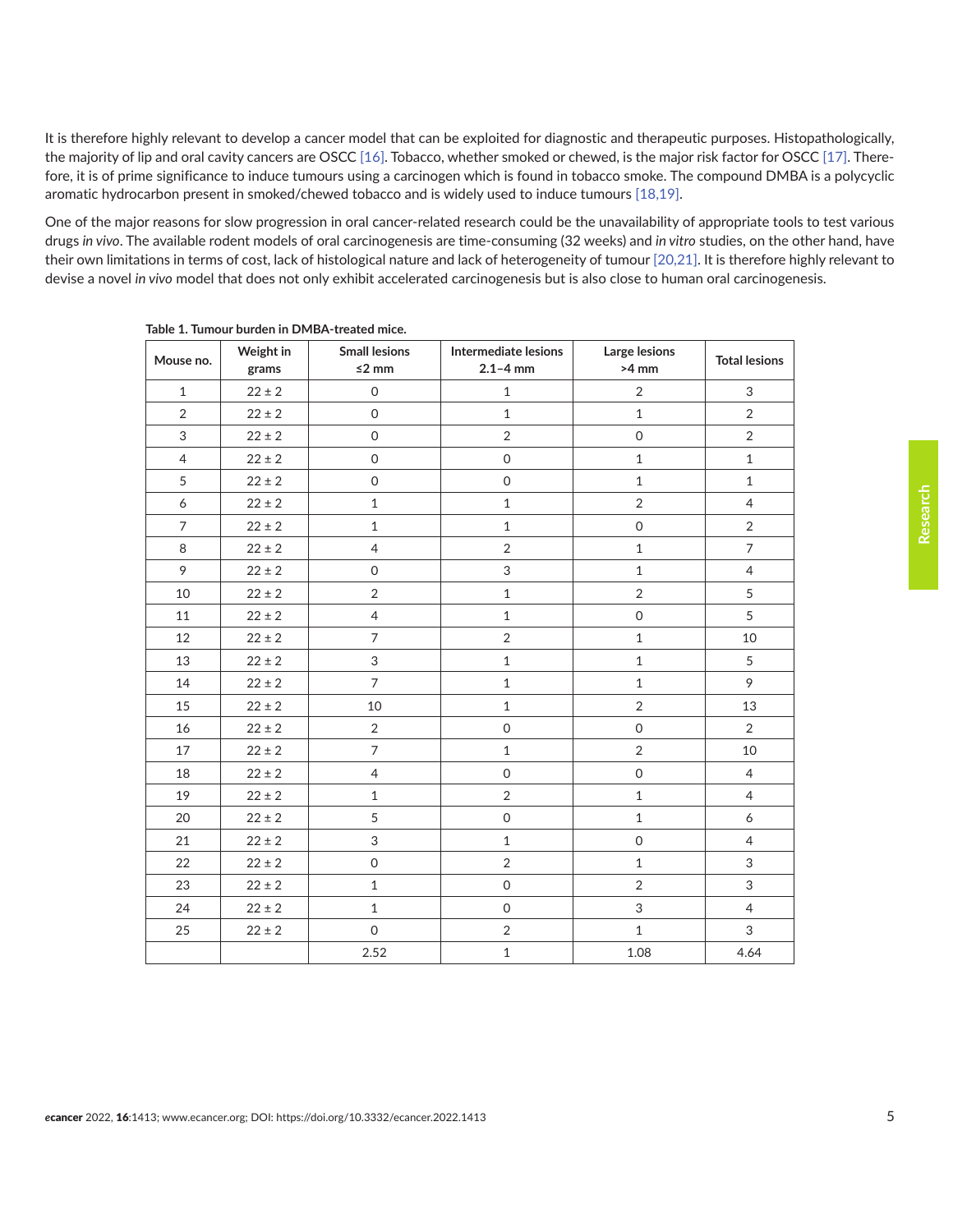<span id="page-5-0"></span>



With this context, we developed a murine model of accelerated oral carcinogenesis. We induced lip carcinogenesis via the topical application of DMBA. Several studies have reported the stages of chemically induced oral squamous cell carcinoma development [\[10,11\];](#page-8-0) however, the number of days taken to develop the first lesion and tumour size have not yet been reported. In our model, similar to human cancer, some mice developed lesion(s) earlier than others, as early as 5 weeks in 1 mouse while 15 (60%) mice developed exophytic lesions during 12 weeks and the 25 (100%) mice developed lesions by 18 weeks. Our findings are in contrast with previous study where red velvety rough appearance was observed after 4 weeks of DMBA but no macroscopic lesions (papilloma, ulcer and exophytic mass) were evident after 12 weeks. These differences could possibly be due to the differences in the animal strain and induction site, i.e., buccal pouch in hamsters, saliva and lymphocytic infiltrate that inhibited tumour development in a previous study model [\[22\]](#page-9-0). Another study revealed the first macroscopic change in tongue 19 weeks post-experiment and squamous cell carcinoma in 32 weeks in 4NQO-treated mice [\[20\].](#page-8-0) This could be explained based on the differences in application: 1 stroke of 4NQO in CBA mice, 3 times weekly for 16 weeks, as opposed to our regimen (detailed in the methodology).

In the carcinogenesis model described herein, the average time for onset of lesions was 12.08 weeks, which is in contrast to a previous study where the lesions developed in 21.1  $\pm$  2.13 weeks [\[23\].](#page-9-0) The plausible reason for this difference could be the weight and age of mice. In our model, a young NMRI strain of mice, 6–8 weeks old, weighing  $20 \pm 2$  g, were recruited compared to the previous study where Swiss mice, 14.2 weeks old, weighing  $150 \pm 30$  g, were used.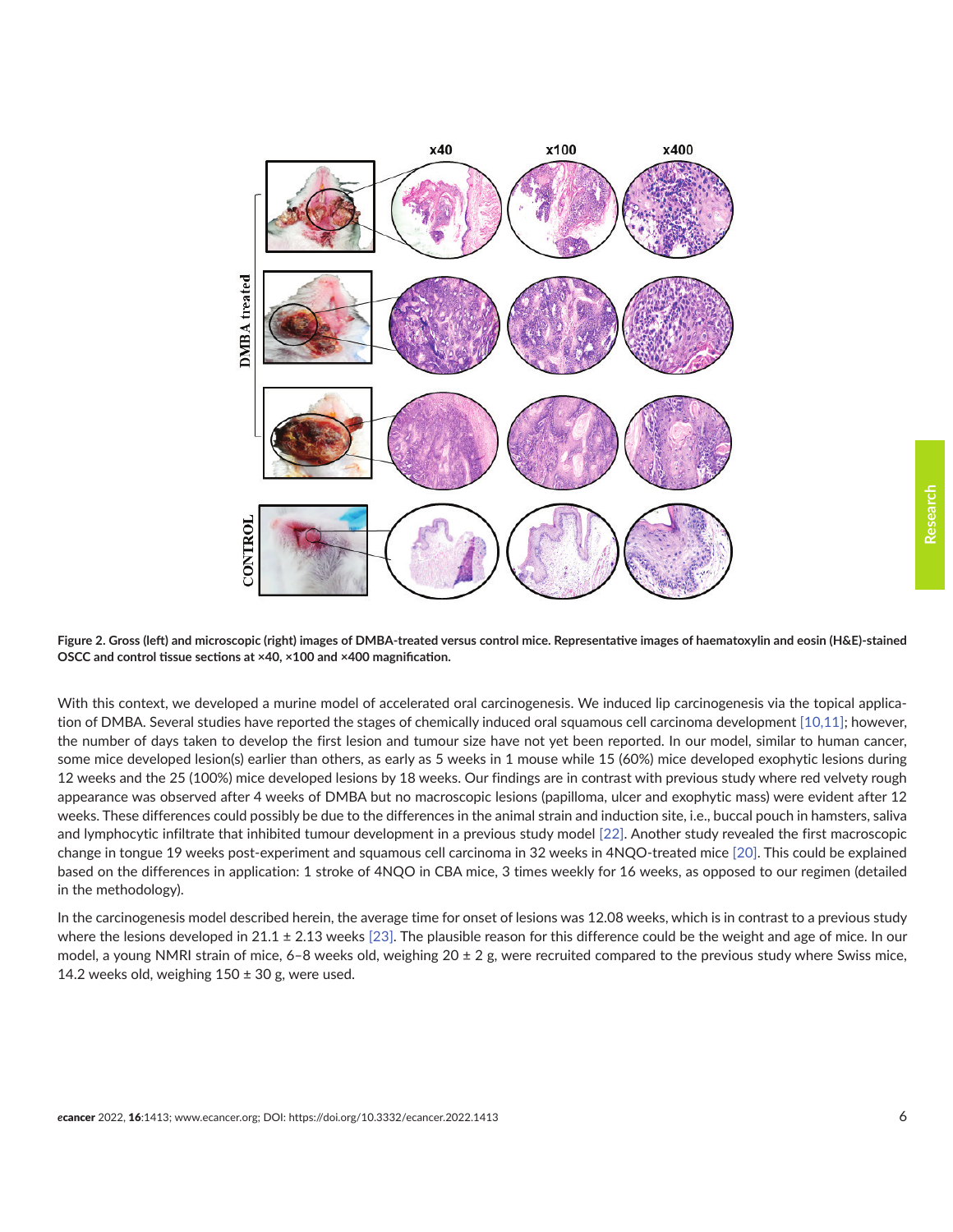**Research**

<span id="page-6-0"></span>

**Figure 3. Representative images of immunohistochemical and haematoxylin and eosin staining in DMBA-treated and control mice. High expression of CK 5/6, Ki-67 and p53 in OSCC compared to control tissue at ×40, ×100 and ×400 magnification.**

We used Broder's classification for grading OSCC [\[24\].](#page-9-0) Of 25 macroscopic lesions, 21 were diagnosed as moderately differentiated squamous cell carcinoma which was characterised by malignant neoplastic lesion arranged in nests and cords. Individual tumour cells showed individual cell keratinisation, vesicular nuclei, prominent nucleoli, abundant eosinophilic cytoplasm and keratin pearls. Stroma exhibited dense acute and chronic inflammation. These histopathological features mimic human OSCC [\[25\]](#page-9-0) and one lesion showed dysplastic features. Three (12%) mice with tumours (macroscopic examination) were found dead; therefore, microscopic examination/diagnosis of their lesions was not performed.

In addition, immunohistochemistry was performed to further evaluate the similarity between mice and human OSCC. In our model, DMBAtreated mice demonstrated a strong positive (100%) expression of CK 5/6 in OSCC, indicating that the tumour was of epithelial origin. These findings are parallel with human OSCC [\[26\]](#page-9-0). TP53 is the most commonly mutated gene in human oral squamous cell carcinoma [\[27\]](#page-9-0). The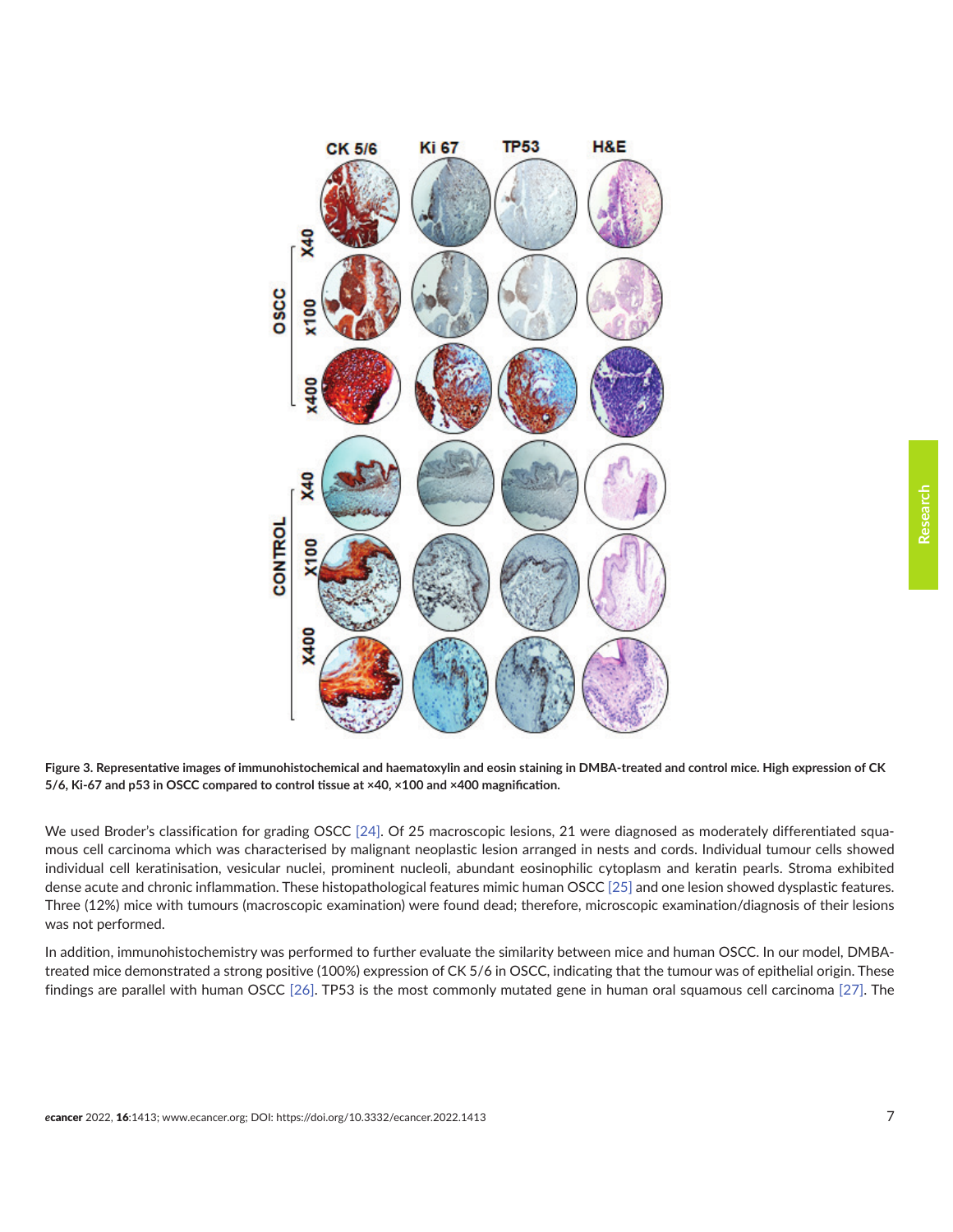**Research**

<span id="page-7-0"></span>mutated protein p53 accumulates in tumour cells and can be evaluated by immunohistochemistry. In our model, the expressions of p53 and Ki-67 were found to be strongly positive in DMBA-treated group compared to the control group; however, the positivity score was 1 (<30%). These findings are in accordance with other studies where the expressions of p53 and Ki-67 varied in both human and mice OSCC [28-31]. In summary, histopathological features and immunohistochemical expressions of CK 5/6, p53 and Ki-67 as described reveal that DMBA-treated NMRI mice developed tumours that closely mimic human OSCC. Nevertheless, the limitation of our study was that we did not evaluate the premalignant stages and lymph node metastasis.

# **Conclusion**

Taken together, we provide evidence for the development of an accelerated immunocompetent murine model of oral carcinogenesis which is close-to-human oral carcinogenesis. This model can be exploited as an important tool to understand the molecular circuitry of oral carcinogenesis and to investigate various biomolecules of diagnostic, therapeutic and prognostic significance.

# **Conflicts of interest**

The authors declare that they have no conflicts of interest.

# **Funding**

The authors received no financial support for the research, authorship and/or publication of this article.

# **Authors' contribution**

SAS performed the experiment, acquired data, analysed and interpreted data and drafted the manuscript. MAQ conceived, designed and supervised the study, analysed and interpreted data and drafted the manuscript. SK, RK, BAK and JS facilitated sample collection and data acquisition. YS performed the histopathological analysis of the slides. All authors critically reviewed and approved the final draft and are responsible for the content and similarity index of the manuscript.

#### **References**

- 1. International Agency for Research on Cancer, World Health Organization [[https://gco.iarc.fr/today/data/factsheets/populations/586](https://gco.iarc.fr/today/data/factsheets/populations/586-pakistan-fact-sheets.pdf) [pakistan-fact-sheets.pdf\]](https://gco.iarc.fr/today/data/factsheets/populations/586-pakistan-fact-sheets.pdf) Date accessed: 08/08/21
- 2. Qureshi MA, Khan S, and Sharafat S, *et al* (2020) **Common cancers in Karachi, Pakistan: 2010-2019 cancer data from the Dow cancer registry** *Pak J Med Sci* **36** 1572–1578<https://doi.org/10.12669/pjms.36.7.3056> PMID: [33235577](http://www.ncbi.nlm.nih.gov/pubmed/33235577) PMCID: [7674861](http://www.ncbi.nlm.nih.gov/pmc/articles/PMC7674861)
- 3. Pervez S, Jabbar AA, and Haider G, *et al* (2020) **Karachi cancer registry (KCR): age-standardized incidence rate by age-group and gender in a mega city of Pakistan** *Asian Pac J Cancer Prev* **21** 3251–3258 <https://doi.org/10.31557/APJCP.2020.21.11.3251>PMID: [33247682](http://www.ncbi.nlm.nih.gov/pubmed/33247682) PMCID: [8033128](http://www.ncbi.nlm.nih.gov/pmc/articles/PMC8033128)
- 4. Khan Z, Muller S, and Ahmed S, *et al* (2015) **Quantitative review of oral cancer research output from Pakistan** *Asian Pac J Cancer Prev* **16,** 4733–4739<https://doi.org/10.7314/APJCP.2015.16.11.4733>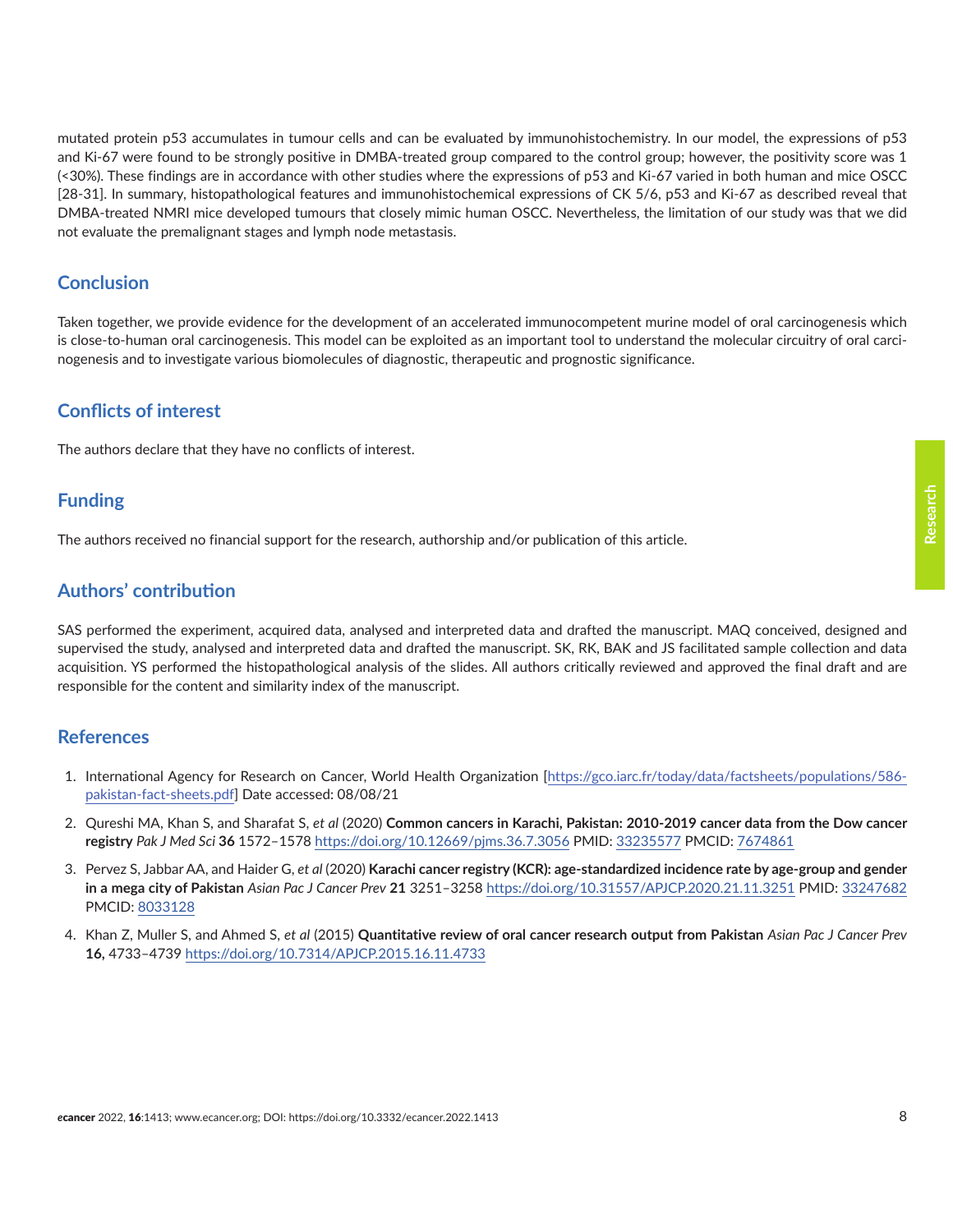- <span id="page-8-0"></span>5. Wu-Chou YH, Hsieh CH, and Liao CT, *et al* (2021) **NOTCH1 mutations as prognostic marker in oral squamous cell carcinoma** *Pathol Res Pract* **223,** 153474<https://doi.org/10.1016/j.prp.2021.153474>
- 6. Chuang CY, Chien YC, and Lin CW, *et al* (2021) **TRIM21 polymorphisms are associated with susceptibility and clinical status of oral squamous cell carcinoma patients** *Int J Med Sci* **18,** 2997–3003 <https://doi.org/10.7150/ijms.56614>
- 7. Starzyńska A, Sejda A, and Adamska P, *et al* (2020) **Prognostic value of the PIK3CA, AKT, and PTEN mutations in oral squamous cell carcinoma: literature review** *Arch Med Sci* 17 207–217<https://doi.org/10.5114/aoms.2020.100780>
- 8. Maji S, Shriwas O, and Saamal SK, *et al* (2019) **STAT3- and GSK3β-mediated Mcl-1 regulation modulates TPF resistance in oral squamous cell carcinoma** *Carcinogenesis* **40** 173–183<https://doi.org/10.1093/carcin/bgy135>
- 9. Ishida K, Tomita H, and Nakashima T, *et al* (2017) **Current mouse models of oral squamous cell carcinoma: genetic and chemically induced models** *Oral Oncol* **73** 16–20 <https://doi.org/10.1016/j.oraloncology.2017.07.028> PMID: [28939069](http://www.ncbi.nlm.nih.gov/pubmed/28939069)
- 10. MacDonald DG (1981) **Comparison of epithelial dysplasia in hamster cheek pouch carcinogenesis and human oral mucosa** *J Oral Pathol*  **10** 186–191 <https://doi.org/10.1111/j.1600-0714.1981.tb01264.x> PMID: [6798180](http://www.ncbi.nlm.nih.gov/pubmed/6798180)
- 11. Ribeiro DR, Alves ÂV, and dos Santos EP, *et al* (2015) **Inhibition of DMBA-induced oral squamous cells carcinoma growth by Brazilian red propolis in Rodent Model** *Basic Clin Pharmacol Toxicol* **117** 85–95<https://doi.org/10.1111/bcpt.12374> PMID: [25556639](http://www.ncbi.nlm.nih.gov/pubmed/25556639)
- 12. He W, Xiao Y, and Chen WM (2015) **Expression of Ki-67 and P53 protein in oral squamous cell carcinoma and its clinical significance** *Shanghai Kou Qiang Yi Xue* **24** 228–231 PMID: [25938156](http://www.ncbi.nlm.nih.gov/pubmed/25938156)
- 13. Kaufmann O, Fietze E, and Mengs J, *et al* (2001) **Value of p63 and cytokeratin 5/6 as immunohistochemical markers for the differential diagnosis of poorly differentiated and undifferentiated carcinomas** *Am J Clin Pathol* **116** 823–830 [https://doi.org/10.1309/21TW-](https://doi.org/10.1309/21TW-2NDG-JRK4-PFJX)[2NDG-JRK4-PFJX](https://doi.org/10.1309/21TW-2NDG-JRK4-PFJX)
- 14. Prowse DM, Ktori EN, and Chandrasekaran D, *et al* (2008) **Human papillomavirus-associated increase in p16INK4A expression in penile lichen sclerosus and squamous cell carcinoma** *Br J Dermatol* **158** 261–265<https://doi.org/10.1111/j.1365-2133.2007.08305.x>PMCID: [2268980](http://www.ncbi.nlm.nih.gov/pmc/articles/PMC2268980)
- 15. Taghavi N and Yazdi I (2015) **Prognostic factors of survival rate in oral squamous cell carcinoma: clinical, histologic, genetic and molecular concepts** *Arch Iran Med* **18** 314–319 PMID: [25959914](http://www.ncbi.nlm.nih.gov/pubmed/25959914)
- 16. Dhanuthai K, Rojanawatsirivej S, and Thosaporn W, *et al* (2018) **Oral cancer: a multicenter study** *Med Oral Patol Oral Cir Bucal* **23** e23– e29 PMCID: [5822535](http://www.ncbi.nlm.nih.gov/pmc/articles/PMC5822535)
- 17. Jiang X, Wu J, and Wang J, *et al* (2019) **Tobacco and oral squamous cell carcinoma: a review of carcinogenic pathways** *Tob Induc Dis* **17** 29 <https://doi.org/10.18332/tid/111652>PMID: [31582940](http://www.ncbi.nlm.nih.gov/pubmed/31582940) PMCID: [6752112](http://www.ncbi.nlm.nih.gov/pmc/articles/PMC6752112)
- 18. Stepanov I, Villalta PW, and Knezevich A, *et al* (2010) **Analysis of 23 polycyclic aromatic hydrocarbons in smokeless tobacco by gas chromatography-mass spectrometry** *Chem Res Toxicol* **23** 66–73 <https://doi.org/10.1021/tx900281u>PMCID: [2807893](http://www.ncbi.nlm.nih.gov/pmc/articles/PMC2807893)
- 19. Deng Y, Ma M, and Guo G, *et al* (2021) **Kirenol regulates the cell proliferative and inflammatory markers in DMBA-induced oral squamous cell carcinogenesis in hamster** *Environ Toxicol* **36** 328–338 <https://doi.org/10.1002/tox.23039>
- 20. Schoop RA, Noteborn MH, and Baatenburg de Jong RJ (2009) **A mouse model for oral squamous cell carcinoma** *J Mol Histol* **40** 177–181 <https://doi.org/10.1007/s10735-009-9228-z> PMID: [19685146](http://www.ncbi.nlm.nih.gov/pubmed/19685146) PMCID: [2770130](http://www.ncbi.nlm.nih.gov/pmc/articles/PMC2770130)
- 21. Tinhofer I, Braunholz D, and Klinghammer K (2020) **Preclinical models of head and neck squamous cell carcinoma for a basic understanding of cancer biology and its translation into efficient therapies** *Cancers Head Neck* **5** 9 [https://doi.org/10.1186/s41199-020-](https://doi.org/10.1186/s41199-020-00056-4) [00056-4](https://doi.org/10.1186/s41199-020-00056-4) PMID: [32714605](http://www.ncbi.nlm.nih.gov/pubmed/32714605) PMCID: [7376675](http://www.ncbi.nlm.nih.gov/pmc/articles/PMC7376675)